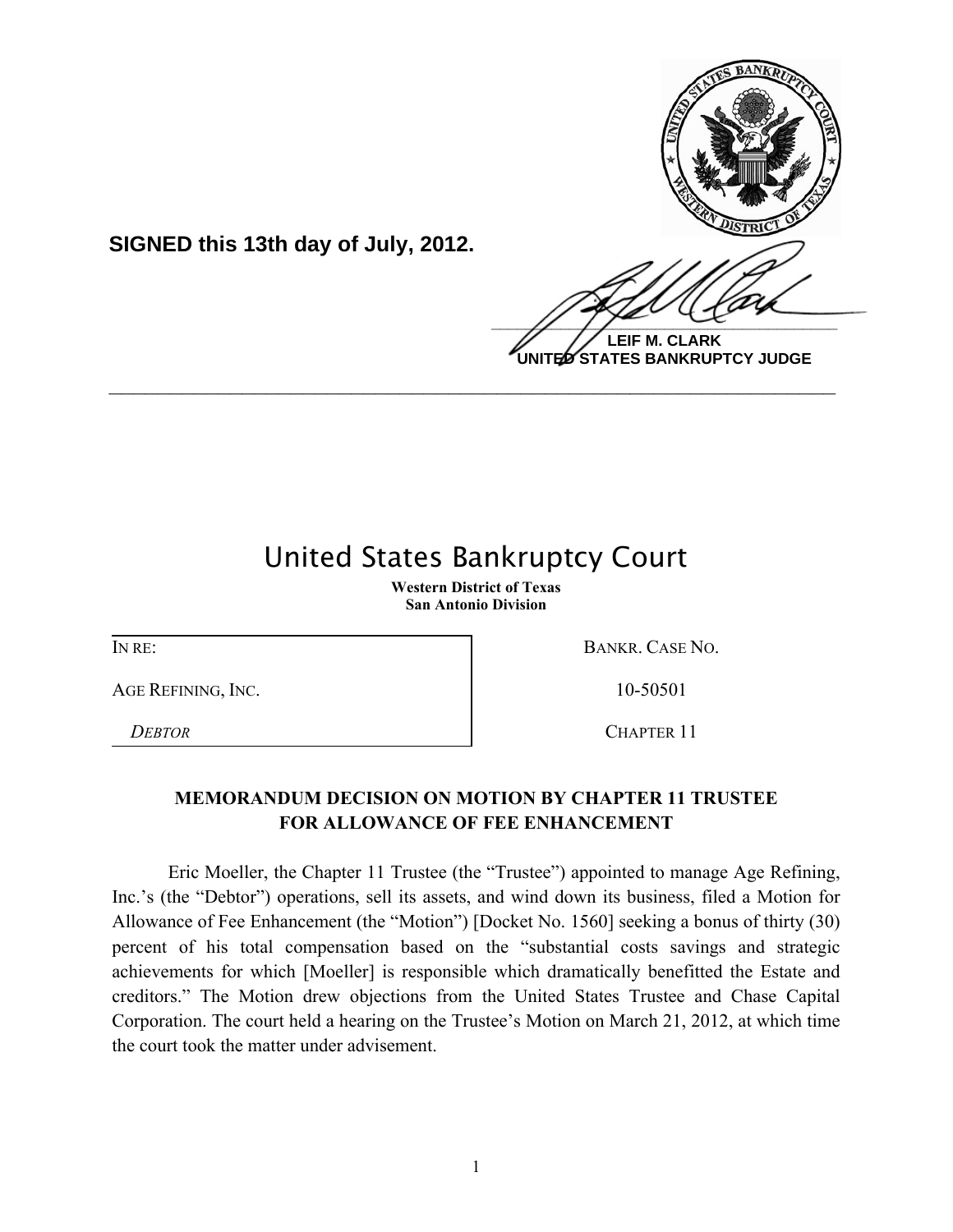The relevant facts provided in support of Mr. Moeller's Motion for Allowance of Fee Enhancement include the following:

Age Refining, Inc. filed for Chapter 11 protection on February 8, 2010. As of the petition date, the Debtor continued to operate as Debtor-in-possession pursuant to sections 1107 and 1108 of the Bankruptcy Code. The Debtor's internal management, headed by Glen Gonzalez, continued to manage the Debtor as it began the restructuring process. The Debtor soon retained FTI Consulting, Inc. ("FTI") as Chief Restructuring Officer ("CRO") to provide financial advisory and consulting services to the Debtor. Shortly thereafter, the Debtor also hired Global Hunter Securities, LLC ("Global Hunter") to market and sell the Debtor's assets. The Debtor and its senior secured lenders Chase Capital Corporation ("Chase") and JP Morgan Chase Bank, N.A. ("JP Morgan") (together, the "Chase Entities" or "Chase") decided to market and sell the Debtor's assets. This sale was originally set to take place through an auction to be held on May 19, 2010. The Debtor proposed a schedule of deadlines for interested buyers to place stalking horse bids and regular bids and developed a process for determining the winning bidder. The Debtor also filed a Plan of Reorganization (the "First Plan") on April 6, 2010 and a Disclosure Statement on April 9, 2010.

On March 17, 2010 the court entered an agreed order authorizing the appointment of a Chapter 11 Trustee, and on July 6, 2010 the court entered an order appointing Eric J. Moeller as the Chapter 11 Trustee.

On May 5, 2010, the truck rack at the refinery was destroyed when a third-party carrier's truck caught fire. As a result of this explosion, the refinery remained idle until July 24, 2010. Two temporary truck racks were built to allow the continued shipment of product during the construction of the permanent truck rack. The first temporary truck rack was completed before the appointment of the Trustee. The second temporary truck rack was completed after the appointment of the Trustee. The Trustee participated in bringing the second truck rack online, although he admitted that much of the work had been completed prior to his arrival. The refinery resumed operations on July 24, 2010 following start-up of the second temporary truck rack. The permanent truck rack was completed during the first months of 2011, at which time the refinery began operating at full capacity. The Trustee stated that he was "deeply involved in the permanent truck-rack rebuilding process and contributed by vetting and selecting the contractor, obtaining Court approval of the contractor and overseeing much of the actual construction, ensuring its practical completion in a timely, cost-effective manner." (Mot. p. 3.)<sup>1</sup>

The Trustee asserted (and the evidence supported the assertion) that following the truck rack fire, and until the Trustee's appointment, the Debtor's bankruptcy case essentially went nowhere. The Trustee established that FTI all but disappeared, and the marketing and sales

<sup>&</sup>lt;sup>1</sup> The Motion referred to throughout this decision is the Trustee's Application for Allowance of Fee Enhancement.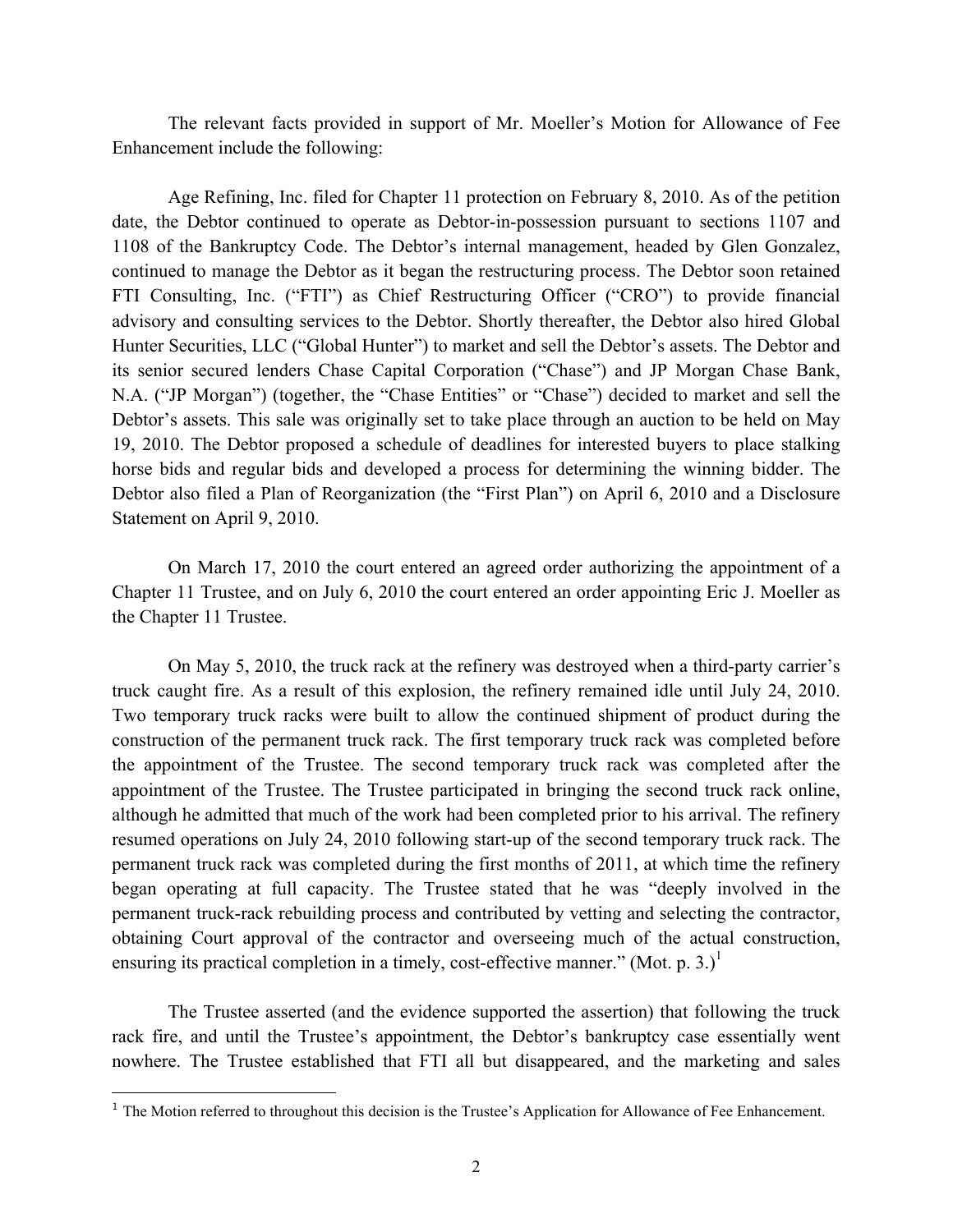process came to a halt. In the joint motion to appoint a Chapter 11 Trustee filed in March, 2010, the Chase Entities and the Committee of Unsecured Creditors alleged various breaches of fiduciary duty and other misdeeds against the Debtor's management, arguing that cause existed to appoint an independent trustee. The parties eventually reached an agreement, and the Trustee began his work at the refinery on July 6, 2010.

The Trustee asserted that he "inherited a refinery and an estate that was lacking clear direction or a practical plan of action to increase value." (Mot. p. 4.). When Cindy Campbell, the Plant Controller and a critical member of the Debtor's finance team (with an annual salary of \$113,000.00), left the company, the Trustee chose not to replace her. Rather, the Trustee chose to rely on the remaining finance and administrative personnel in combination with the Trustee's own oversight and direction. The Trustee also stated that after Jeff Dorrow, the Head of Commercial Operations, left the company, the Trustee largely assumed Dorrow's duties, which allowed the estate to forego replacing Dorrow (at an annual salary of \$109,000.00). The Trustee maintained that these personnel decisions alone saved the estate significant sums by reducing payroll at the expense of the Trustee's own time. The Trustee stated that he spent additional personal time working with the Debtor's remaining staff to purchase crude and sell products, which had been Dorrow's job. With his background in the petroleum industry, the Trustee was able to train the remaining, less experienced team members to be more effective, "shaving at least three dollars per barrel off of the average crude price (each \$1/barrel savings was worth \$5 million per year in cash flow and multiples of that in a sales price) and increasing the average sales price for refined products." (Mot. p. 5.) The Trustee noted that he also was able to convince Lisa Trefger, a key employee of the Debtor, to remain with the company and take on additional responsibilities. "Ms. Trefger was a critical element of the ultimate success of the Case, and the Trustee considers keeping Ms. Trefger on as one of his more significant tasks and accomplishments on behalf of the estate." (Mot. p. 5.)

In sum, the Trustee argued that

[t]hese commercial gains were completely independent of an additive to the market improvements that also occurred under the Trustee's watch. By assuming many of Dorrow's and others functions, the Trustee kept payroll costs down, lower than they had been under prior (or subsequent) management and simultaneously and substantially improved gross profit margins, bringing tremendous value to the estate measured in the millions of dollars (if not tens of millions). The Trustee's deep personal involvement in day to day operations management, performance improvement and commercial negotiations went above and beyond the scope of work that a trustee would normally undertake.

(Mot. p. 5.)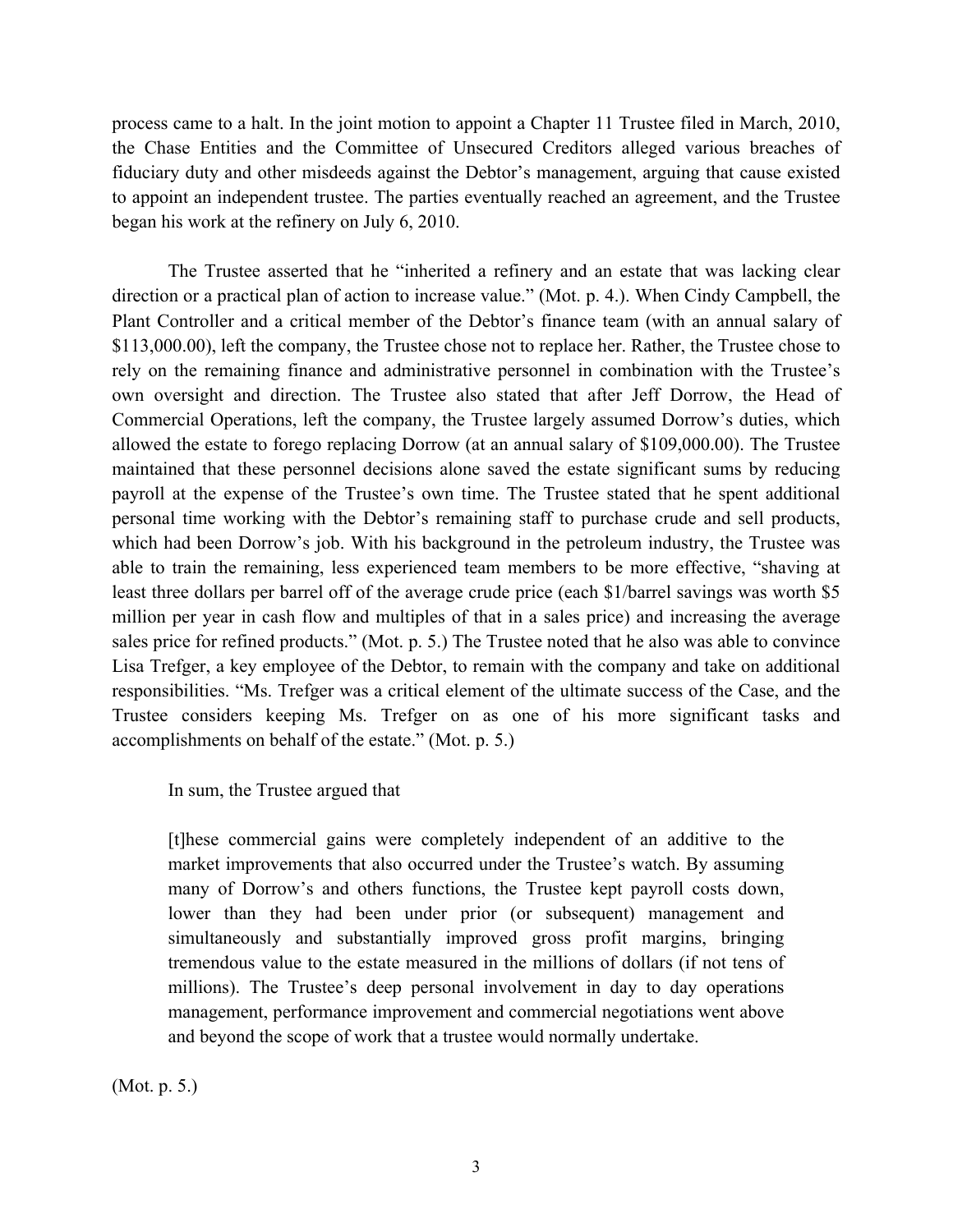The Trustee asserted that throughout his tenure he kept operating costs at an absolute minimum and successfully performed the tasks of the previously appointed CRO and its large staff with only the Trustee's own time and effort and that of the remaining Age employees. The Trustee stated that rather than hiring employees and consultants to replace those who left, he chose to tackle many of those tasks himself, resulting in "immediate, substantial cost savings and a greater return for the benefit of all creditors." (Mot. p. 6.) The Trustee maintained that FTI left little or no valuable work product for the Trustee to use. In short, the Trustee asserted that he and the remaining Age employees, through long days and weekends of tireless effort, were able to efficiently and effectively perform the work of the CRO and its numerous employees without the aid of any useful information from FTI.

As operations at the refinery became stabilized and the market improved, the Trustee stated that he turned his attention to resuming the process of marketing and selling the Debtor's assets. The highest stalking horse bids received under the Debtor's proposed sale process to acquire all the refinery assets plus net working capital had been valued at between \$15-17 million under the Debtor's First Plan. The Trustee asserted that his involvement in the sales process went above and beyond what a typical trustee and even most investment banks would normally undertake in a section 363 sale. The Trustee stated that he personally redesigned, wrote and edited the offering memorandum for the sale of the refinery assets. The Trustee stated that the offering memorandum prepared by FTI "did not demonstrate any of the potential upside a potential purchaser could realize from a purchase of the refinery or any of the leverage points that could be used to increase profitability and as such was, in the Trustee's judgment, unlikely to justify the valuations that would most benefit the creditors." (Mot. p. 7.) The Trustee's rewrite of the offering memorandum included a framework outlining the potential avenues a purchaser could take to realize additional value, namely: 1) an extensive listing of economically attractive capital projects, b) a listing of improvement projects only requiring minimal capital and/or administrative, organizational, commercial or other process changes, and c) positioning the refinery as a critical logistics asset in the mix of the Eagle Ford Shale development. (Mot. p. 7.) The Trustee estimated that the capital projects list specified \$40 million in annual income enhancements and that minimal capital projects could generate approximately \$12.6 million. The Trustee maintained that he was "instrumental in assembling, quantifying and highlighting these value creation opportunities to the prospective purchasers." (Mot. p. 8.) The Trustee also developed an interactive spreadsheet financial model that allowed purchasers to prepare discounted cash flow forecasts in real time with recent refinery numbers, price forecasts and operating assumptions. The spreadsheet also allowed a potential purchaser to toggle each of the projects on and off to calculate the cost-benefit analysis from implementing any of the improvement initiatives.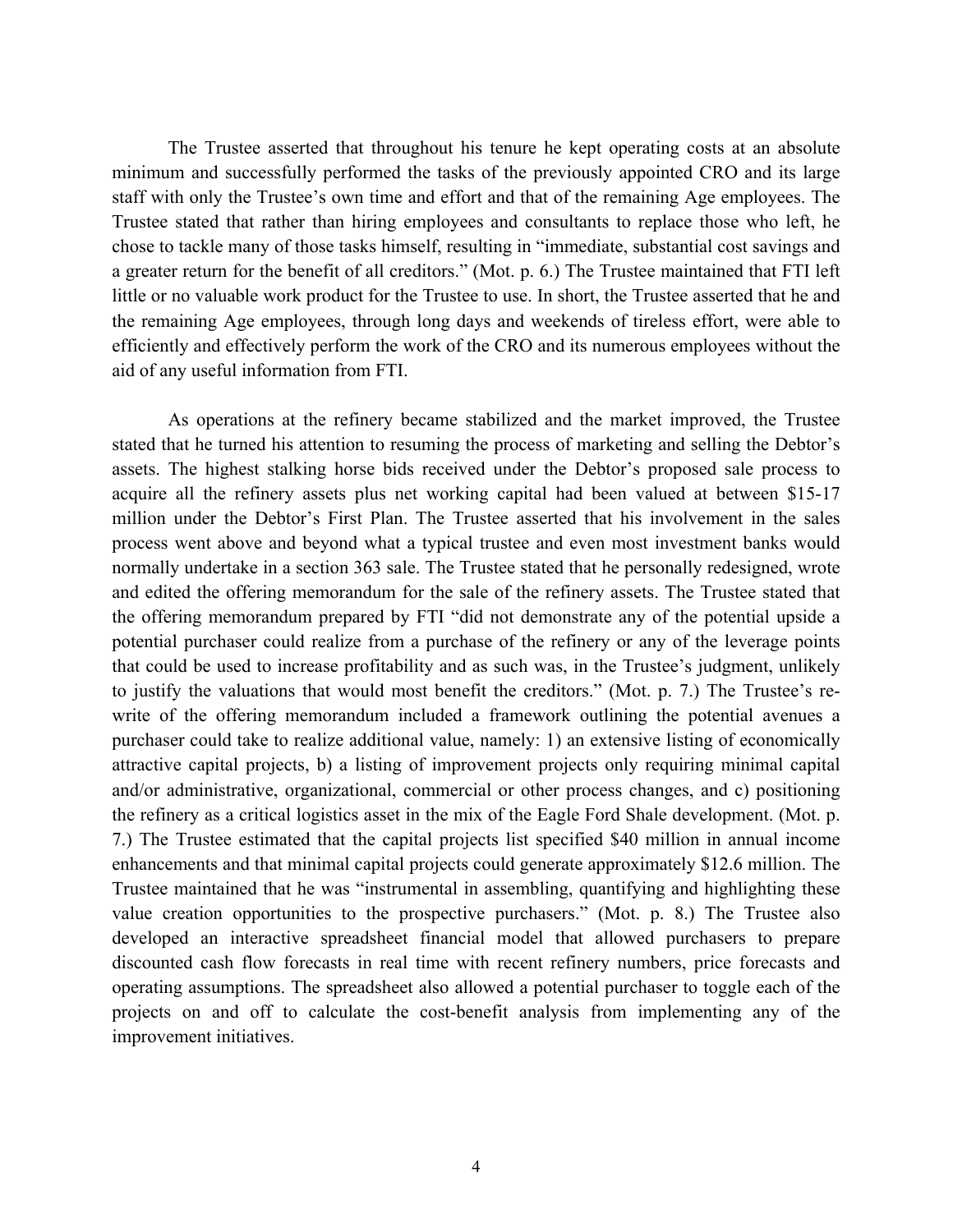Additionally, the Trustee reorganized and then continuously updated the data room to provide potential purchasers with the Debtor's most current physical and financial information. The Trustee invited potential purchasers to the refinery, conducted plant tours and held management meetings to advance the purchasers' understanding of the process and economic capacity of the refinery. All of this, argued the Trustee, went above and beyond what is ordinarily expected of a Chapter 11 Trustee, and "contributed to the highly competitive sales process which in turn delivered exceptional value to the estate." (Mot. p. 8.)

The Trustee was ultimately able to sell the refinery for \$41 million. The Trustee also sold the estate net working capital for \$14 million. In sum, the Trustee maintained that through his success in operating the refinery more efficiently and at a higher percentage of its capacity at lower operating costs, and through his extensive marketing and sales efforts, the estate realized an increase in value of nearly \$38 million from what it stood to gain prior to the Trustee's appointment and under the Debtor's First Plan.

The Trustee stated that he encouraged and negotiated with the Chase Entities and other parties in interest to wait until just the right time to sell the refinery. He stated that "[o]nce the industry margins and crack spreads increased, the Trustee moved aggressively and efficiently to sell the refinery in order to capitalize on these market conditions before they deteriorated." (Mot. p. 9.) The Trustee noted that shortly after the sale of the refinery assets, crude discounts and crack spreads shrank, thus underscoring the Trustee's invaluable knowledge of market conditions and ability to accurately gauge the appropriate time to sell.

The Debtor's estate also owned a lease in Aransas Pass, Texas on Redfish Bay — a valuable port on the Texas Gulf Coast. Pre-petition, the Debtor had not leased this space out, despite its potential to generate cash for the company. Rather, the Debtor had permitted a third party to use the space for free. After the refinery resumed operations, the Trustee began charging lease fees for the use of the Redfish Bay terminal, thereby generating significant operating cash flows for the estate during the Debtor's bankruptcy. The Trustee ultimately sold the Redfish Bay lease and associated assets for \$6.5 million. The Trustee maintained that "[a]gain, as with the refinery, the timing of this sale was exceptional, capturing the value of this logistics asset at a time when competing assets had not yet been built and the applicable crude price spreads were at historic levels." (Mot. p. 10.)

The Trustee further stated that he provided additional benefits to the estate that were unforeseen at the time of his appointment. Specifically, the Trustee rigorously documented all claims arising from the truck rack fire with the Debtor's insurance provider and ultimately negotiated a settlement with its carrier. In all, the Trustee's efforts resulted in the recovery of \$7.44 million from the Debtor's insurer to resolve final claims. The Trustee also recovered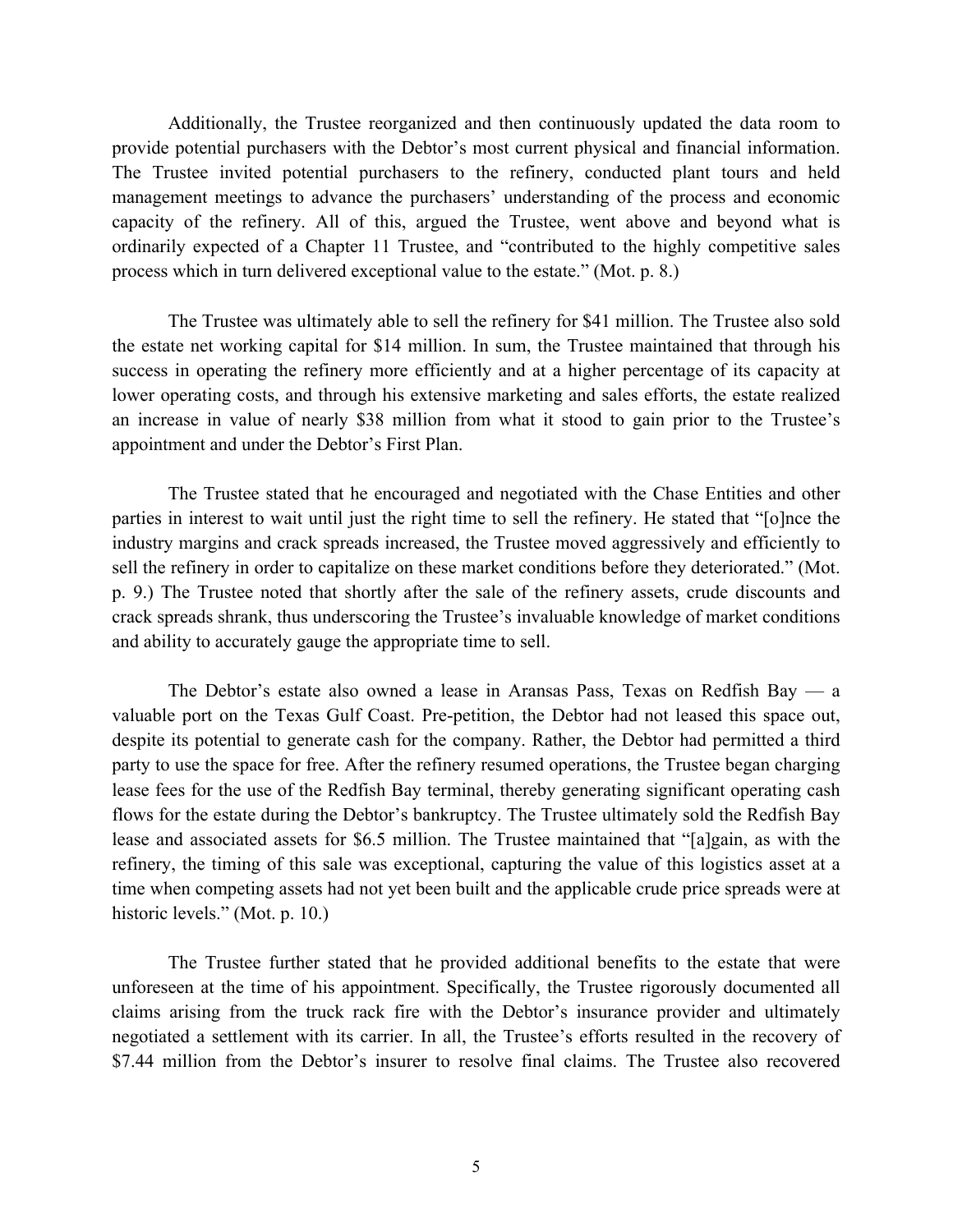another \$2.4 million in a settlement with the Debtor's insurer related to the stop/loss interruption of a steam turbine generator.

Finally, the Trustee negotiated a settlement of the adversary proceeding that he had filed against Glen Gonzalez and others (the "Gonzalez Defendants") in November, 2010. The Trustee reached a settlement with the Gonzalez Defendants in December 2011, resulting in the estate receiving a payment of \$3.647 million from the Gonzalez Defendants in addition to an agreement on the part of the Gonzalez Defendants to forego a \$4.1 million unsecured claim against the estate.

As a result of the Trustee's obvious success in this case, the Trustee seeks a discretionary fee enhancement of \$283,838.68, to be paid from the remaining estate funds. The amount sought constitutes thirty percent (30%) of the Trustee's twenty-one (21) months of total compensation for serving as Trustee for the estate. The Trustee received \$55,000 per month from the time of his appointment until November 1, 2011, at which time the Trustee voluntarily reduced his monthly compensation to \$15,000 per month.

The United States Trustee (the "UST") filed an objection to the Trustee's request for a fee enhancement. The UST argued that Mr. Moeller agreed to a limitation of \$55,000 per month for July 6, 2010 through October 31, 2011 and agreed to compensation of \$15,000 per month beginning November 1, 2011. The UST noted that the court held a hearing on Mr. Moeller's proposed compensation on July 6, 2010 to ask two questions: 1) whether the "eye-popping" \$55,000 per month figure was a typo, and 2) what the reasoning was for the \$55,000 per month compensation.

The UST asserted that the Trustee's request for a fee enhancement should be denied for several reasons: The UST maintained that the fee enhancement should be denied because the Trustee agreed to monthly compensation of \$55,000 through October 31, 2011 and \$15,000 thereafter, and admitted that these sums were fair and reasonable in light of the work performed and expected to be performed. The UST emphasized that in October, 2011, when the Trustee sought to have his compensation reduced from \$55,000 per month to \$15,000 per month, the Trustee stated that "[f]rom the date of his appointment through and until October 31, 2011, this [\$55,000 per month] compensation was commensurate with the time and the attention the Trustee devoted to improving operations and effectuating the sale of the Debtor's Assets." (UST Obj. p. 5.) At this time the Trustee also stated that he believed the reduced compensation of \$15,000 beginning November 1, 2011 was "fair and reasonable compensation for his remaining duties." (UST Obj. p. 5.)

The UST further argued that while the Trustee was clearly successful in his efforts, he had the benefit of Age employees and other professionals retained by the Debtor and the Trustee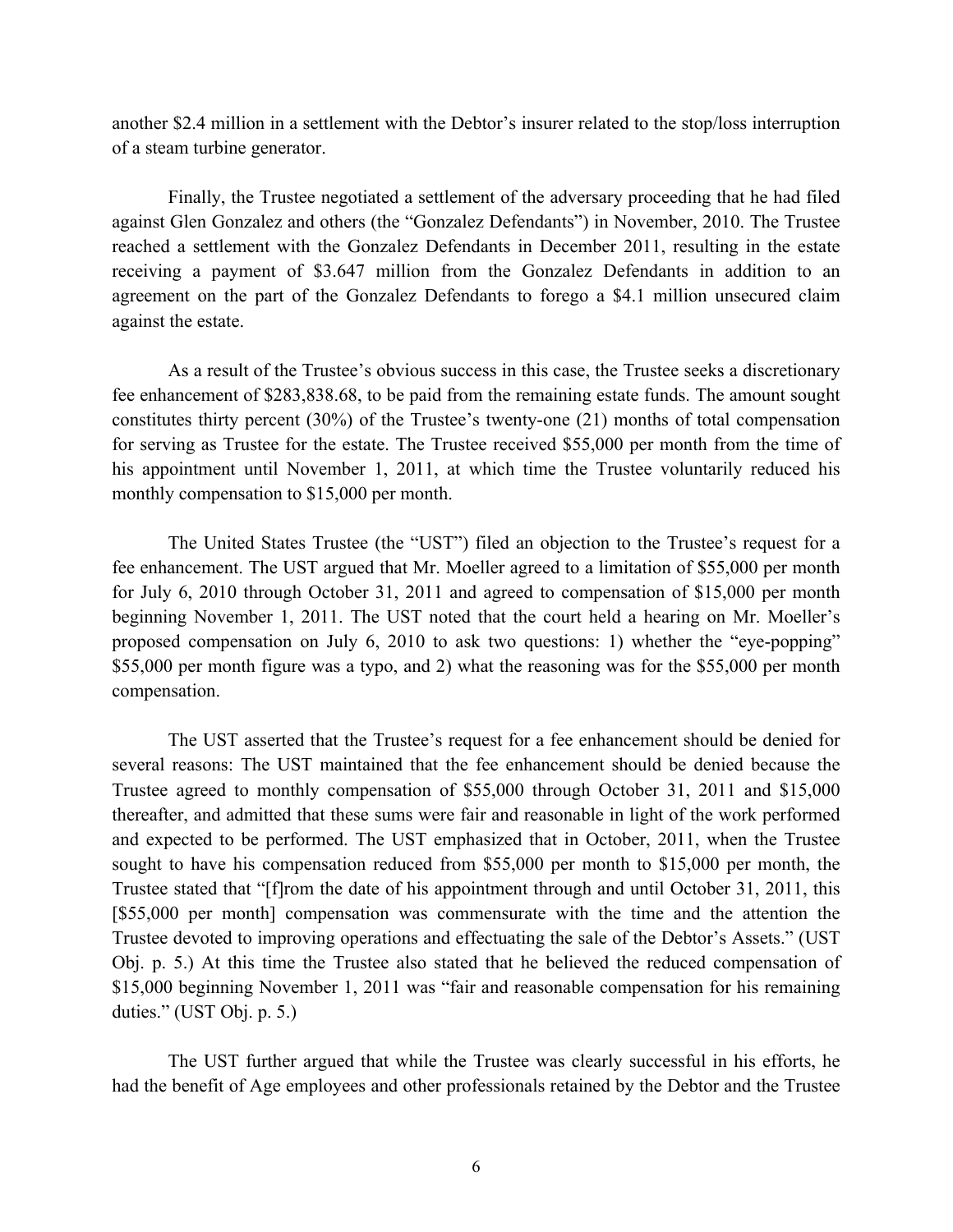to aid the Trustee in his management and ultimate sale of the Debtor's assets. The UST maintained that after the sale of the refinery in April 2011, and the sale of the Redfish Bay assets in May, 2011, the Trustee's main duties included "negotiating for the payment of insurance proceeds, managing the litigation with former owner Glen Gonzalez, resolving the payment of Chase Capital's claim, seeking plan confirmation, and generally managing the estate assets." (UST Obj. p. 4.) For this, noted the UST, the Trustee continued to be paid \$55,000 per month through October 2011. The UST maintained that the Trustee should not receive a \$283,000 bonus, at the expense of general unsecured creditors, simply for doing the job he was hired to do well. The UST did not dispute that the Trustee achieved good results, she simply asserted that, for \$55,000 per month, excellence should have been assumed, not rewarded as though it were unexpected. In short, the UST asserted that the Trustee, who did not have to pay overhead or pay a staff, and who received what amounted to an annual salary of \$660,000 per year, should not receive a bonus simply because he did a good job and worked long hours to do it.

The UST also asserted that the Trustee's reliance on section 328 as support for his request for an enhancement was improper as trustees are employed pursuant to section 326, not section 328. The UST further argued that even if section 328 were to apply, the Trustee had not met the exacting standards required to alter the terms of a section 328 retention agreement after the fact.

The Chase Entities also filed an objection to the Trustee's request for a fee enhancement. Chase, like the UST, did not dispute the Trustee performed his job admirably. Chase did dispute, however, that the Trustee's success justified a 30% bonus. Chase maintained that the Trustee bargained for and was hired for a maximum flat fee of \$55,000 per month. Chase noted that the operable language in the retention agreement provides: "subject to review for reasonableness and court approval pursuant to 11 U.S.C. § 330(a) *and limited by* 11 U.S.C. § 326 *and the \$55,000 per month agreed amount listed above*." (Docket No. 405, ¶ 9) (emphasis added). Chase asserted that the "good results" bonus now requested by the Trustee could have been negotiated into the original fee agreement, but was not. Chase further noted that the Trustee himself stated in his fee applications that his fees were not "outcome-dependent." (Chase Obj. p. 2.)

Chase argued that once the refinery and Redfish Bay assets were sold (all by mid-May, 2011 and 10 months after the Trustee's appointment), the Trustee "had virtually no assets to administer except litigation assets." (Chase Obj. p. 3.) Chase asserted that the Trustee spent the remainder of his tenure negotiating a settlement with Chase regarding Chase's claimed status as an over-secured creditor, negotiating various settlements with the Debtor's insurers in connection with the truck rack fire, negotiating the Gonzalez settlement, and obtaining court approval of the Debtor's plan and disclosure statement. Chase noted that the Trustee continued to receive his \$55,000 per month fee for several months after the sale of the refinery and Redfish Bay assets until November 1, 2011, when the Trustee voluntarily reduced his fee to \$15,000 per month.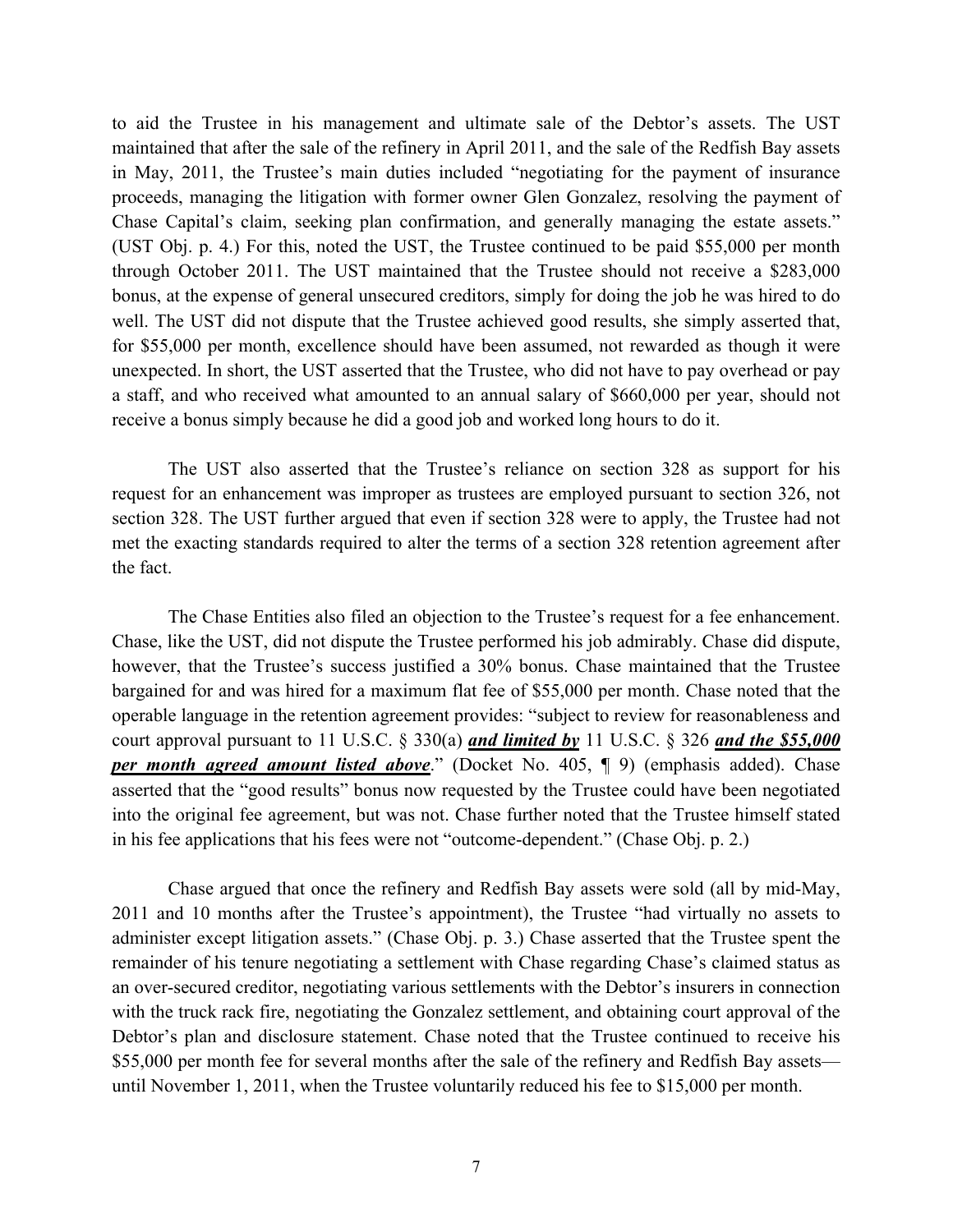Like the UST, Chase argued that section 328 is inapplicable to Trustees and cannot be used to support the Trustee's request for a fee enhancement here. Rather, asserted Chase, section 330(a) governs Trustees' compensation. Chase maintained that a fee enhancement was simply not warranted in this case under section 330(a). Argued Chase:

The Trustee has earned his agreed-upon fee, nothing more. The Trustee, despite that he previously alleged that his fee was not "outcome-dependent," seeks a bonus for himself based on outcomes: the sale of the refinery, the Redfish Bay sale, the settlement of the insurance claims, the settlement of the Gonzalez Litigation, and the plan confirmation. With respect to the refinery sale, the estate benefitted (in hindsight) from the truck rack fire that delayed the sale, which fortuitously resulted in the sale occurring at a time when market conditions made the crack spreads favorable. The Trustee notes that he moved to sell the refinery "[o]nce the industry margins and crack spreads increased." In addition, the Trustee did not sell the refinery by himself; he had the help of … others. … On the insurance settlement, the Trustee had the advice and counsel of his insurance counsel …. With respect to the Gonzalez Settlement, the great majority of the work was done by the Trustee's counsel and the Creditors' Committee counsel. Moreover, Chase Capital gave up valuable rights to make the Gonzalez Settlement happen, granting a release on a \$1.7 million receivable upon which Chase Capital had a lien and granting Gonzalez a release. With respect to the chapter 11 plan, the majority of the work was done by the lawyers. None of these other professionals have requested an enhancement. None of the AGE employees appear to have received any bonuses as a result of these successes. As with most things, success, however measured, resulted from a team effort combined with elements of luck. Here, we have one person (not a firm with overhead to pay), who will already receive almost a million dollars for his efforts over 19 months, seeking an additional bonus of almost \$300,000.

(Chase Obj. pp. 12-13.) Chase argued that while ordinary executives might expect a 30% bonus, this was not an ordinary situation. Chase emphasized that here the company was in bankruptcy, and any enhancement in the Trustee's compensation would come directly out of the pockets of creditors.<sup>2</sup>

<sup>&</sup>lt;sup>2</sup> Chase also argued against any attempt to surcharge its collateral by way of section 506(c). It is unnecessary to review those arguments here, however, because the Trustee withdrew his surcharge argument on the record at the hearing.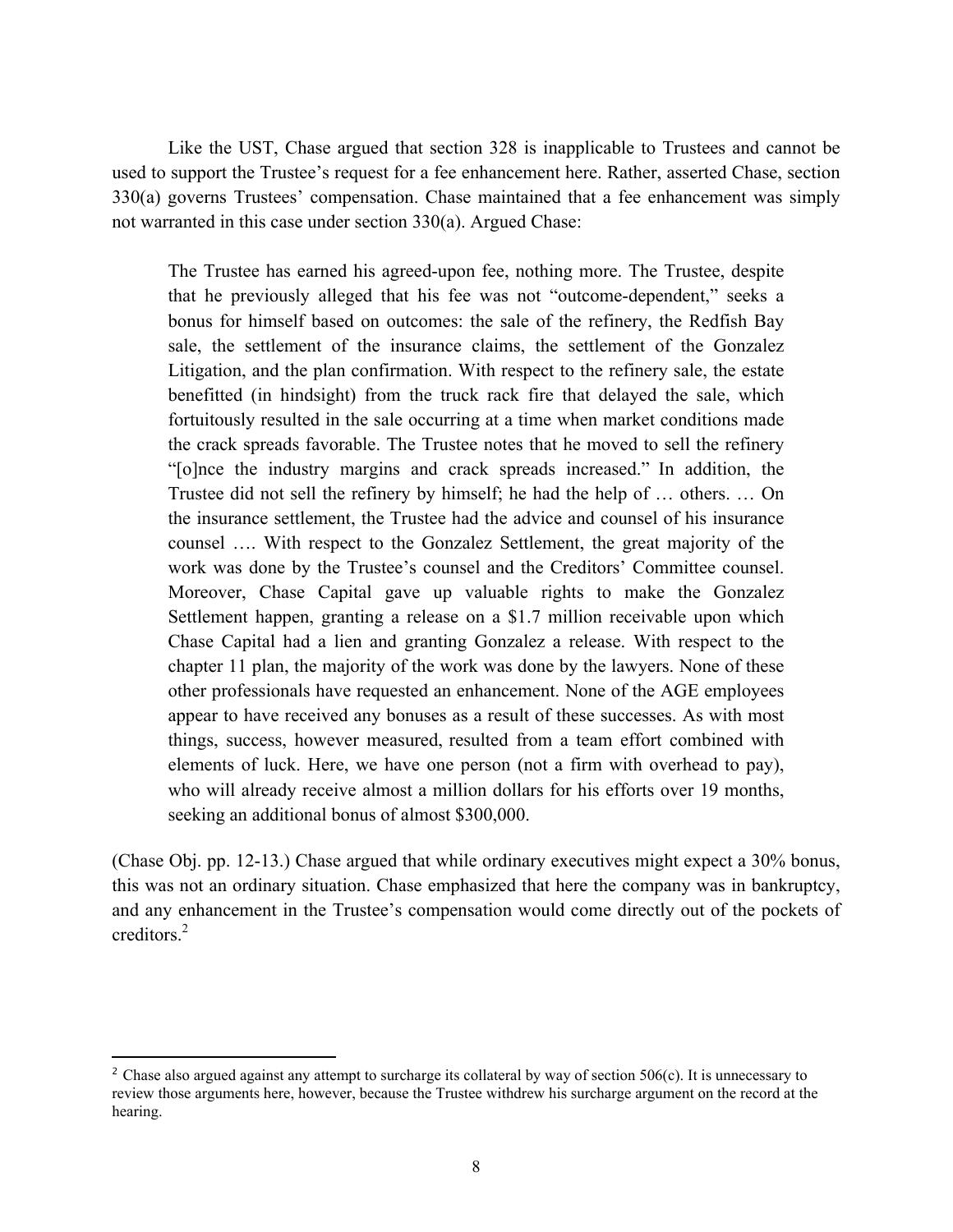## *Discussion*

This court has ruled in the past that there is case law support in this circuit for enhancing fee awards. *See In re El Paso Refinery, L.P.*, 257 B.R. 809, 822-828 (Bankr. W.D.Tex. 2000). 3 However, the rule is that such enhancements are the exception, not the rule. *See id.* It is not surprising that professionals have more regularly sought fee enhancements -- after all, given the case law, it's worth a try when the outcome of the case is especially positive (as it has been in this case). In fact, it is not surprising that professionals might come to think that a court's refusal to grant an enhancement award is an indirect devaluation of the quality of their work -- after all, having made the request and been denied, is not the implication that these professionals are not so special after all?

The law in this area is not designed to meet or satisfy the expectations of professionals, however. Instead, it is crafted with a view to assuring that professionals are appropriately compensated for the work they have performed, while at the same time preventing them from being "overcompensated" or too richly rewarded. *See El Paso Refinery*, 257 B.R., at 827 (noting with regard to section 330 that "while the sense of Congress was certainly to bring professionals up to rates charged by non-bankruptcy professionals for comparable services, it is questionable whether they intended to go any further"); *see also In re Gulf Consolidated Services, Inc.*, 91 B.R. 414, 418 (Bankr. S.D.Tex. 1988) (to the same effect). In the "rare and exceptional" case, it may be necessary for the court to take a second look at the fee award to be sure that it accurately reflects the true value of the work performed in light of the results achieved. Moreover, the results achieved must be more than serendipitous. They must have a direct connection with the work performed by the professional. And they must be results well beyond what anyone might have expected. *In re El Paso Refinery, L.P.*, 257 B.R. at 835-36. That is what this court held in *El Paso Refinery* and no law since gives this court reason to depart from that standard now.

Recently, a bankruptcy court in the Southern District of Texas had occasion to apply this legal standard to a request for a fee enhancement made by debtor's counsel in the *Asarco*  bankruptcy case. *See In re Asarco*, No. 05-21207, 2011 WL 2974957 (Bankr. S.D. Tex. July 20, 2011). That court had many positive things to say about the law firm, and readily acknowledged that the ultimate outcome of the case was far more positive than might have been expected at other stages of the case. Nonetheless, the court declined to award an enhanced fee for any work beyond that put into a particular piece of litigation, the outcome of which had a significant impact on the successful outcome of the entire case, and whose result could be directly attributed to the firm's work. The court found that the lodestar rate adequately compensated the firm for the

<sup>&</sup>lt;sup>3</sup> The case extensively discussed the Fifth Circuit's approach to calculating the lodestar, as well as the cases that explained the manner in which the lodestar could be adjusted upward when the lodestar as originally calculated still fails to adequately compensate the professional, given the work performed and the results obtained. *See Shipes v. Trinity Industries*, 987 F.2d 311 (5<sup>th</sup> Cir. 1993); *Transamerican Natural Gas Corp. v. Zapata Partnershuip0, Ltd (In re Fender*), 12 F.3d 480 (5<sup>th</sup> Cir. 1994).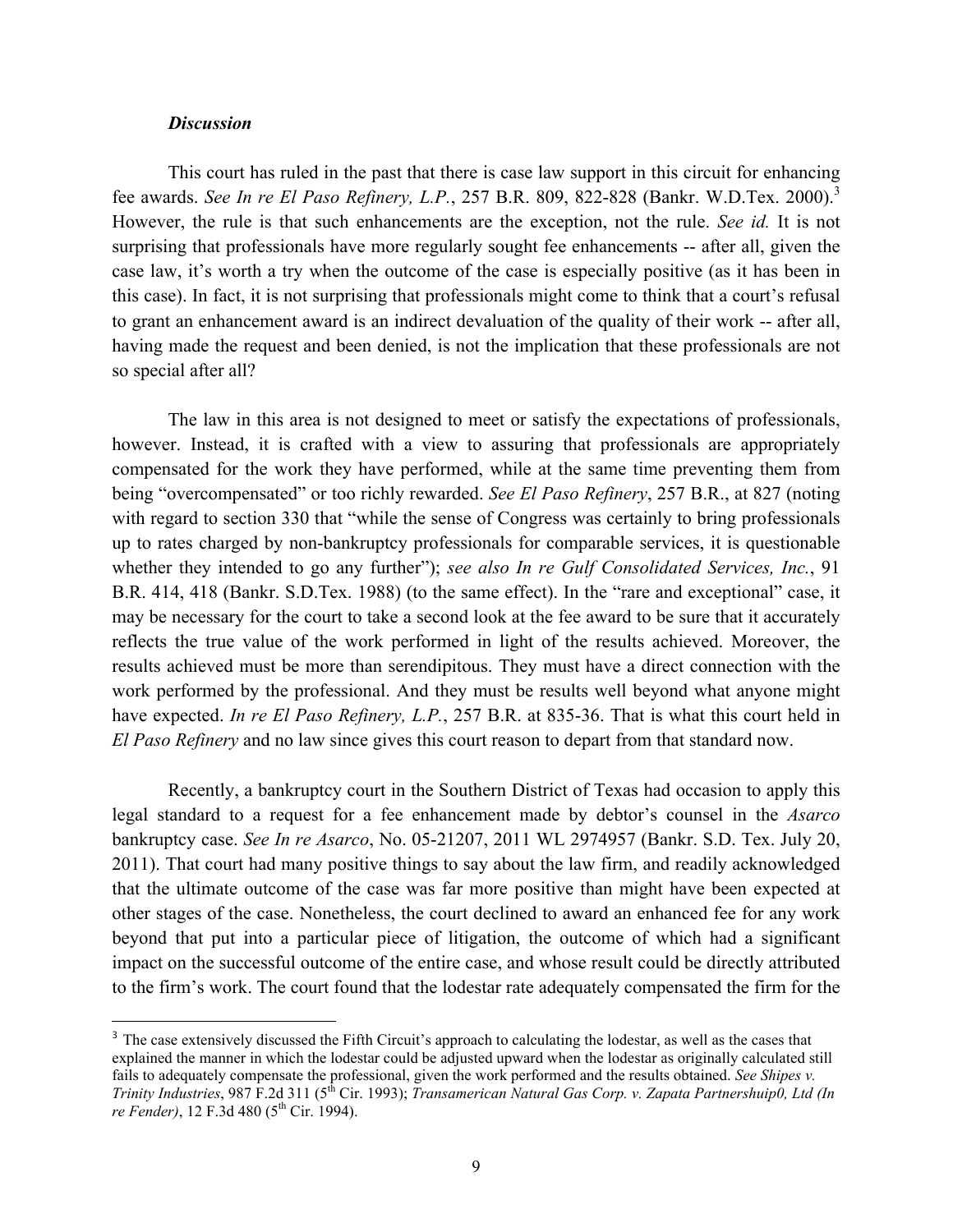majority of the services that it performed, even though that rate was, on average, below the rate that another firm might have charged for similar services.

In this case, the services in question are not those of an attorney or accountant, but that of a trustee. Trustee fees are capped by section 326 at a percentage of funds disbursed. In this case, the total of funds disbursed (including funds to the secured creditor) exceeds \$40 million. The maximum amount that the Trustee could be paid in this case, then, is in the range of \$2 million. This Trustee has already been paid in excess of \$900,000, an amount that, though substantial, is still below the cap. If the fee enhancement is granted, and the Trustee is awarded the approximately \$1.2 million fee he has requested, the cap will still not be exceeded.

The Trustee originally contracted for a "flat fee" to assure that he would be paid on an ongoing basis. At the time, he stated that he would not be seeking any more compensation beyond that flat fee. Now, however, as things have turned out, had the Trustee *not* made this fee arrangement, and had he instead simply filed a final report and requested a trustee's fee in the amount of the section 326 cap, the fee might have been approved (unless a creditor filed an objection). Perhaps an objection might have been filed in that event, but objections were almost certain to be filed when the Trustee filed a request for fee *enhancement*. And that is what has happened here. The Trustee's argument could thus be reduced to this simple proposition: "I would like to receive something approaching the compensation I think I would have received had I simply filed a Trustee's Final Report."<sup>4</sup>

The Trustee's position is certainly understandable. It is not sustainable, however. Section 326 is a cap, not an entitlement. Section 330 is the section that actually controls the fee request of the Trustee, and that section allows fees that are "reasonable and necessary." Fee enhancement allows a court to make further adjustments to be sure that a trustee or professional receives compensation that is in fact reasonable, given the circumstances of the case. *See El Paso Refinery*, *supra*. In this case, by contrast, the fees the Trustee has already received are more than reasonable as they stand. Any further enhancement would only lead to overcompensation.<sup>5</sup>

The fee payment arrangement originally negotiated by the Trustee gave the Trustee \$55,000 per month as compensation. This court approved that amount, while expressing some

<sup>&</sup>lt;sup>4</sup> The Trustee could well have added, "If only I'd had a crystal ball when I was first retained. Had I known then what I know now ...."

<sup>&</sup>lt;sup>5</sup> It is worth recalling that no evidence was put on other than the testimony of the trustee himself, who talked about what was accomplished in the case. While that evidence was valuable (and necessary), the court also needed to hear evidence to demonstrate that the current award was insufficient. A comparison to what other professionals cast in similar circumstances have been paid, by way of example, would have helped the court to determine whether, given the nature of the work done here, the compensation scheme fell inside or outside the range of reasonableness, after looking at what other professionals are paid. This sort of evidence was not presented. *See El Paso Refinery*, *supra* at 828 (noting the need for evidence that charging an additional fee or kicker above normal rates is customary in the area in which (in that case) attorneys practiced).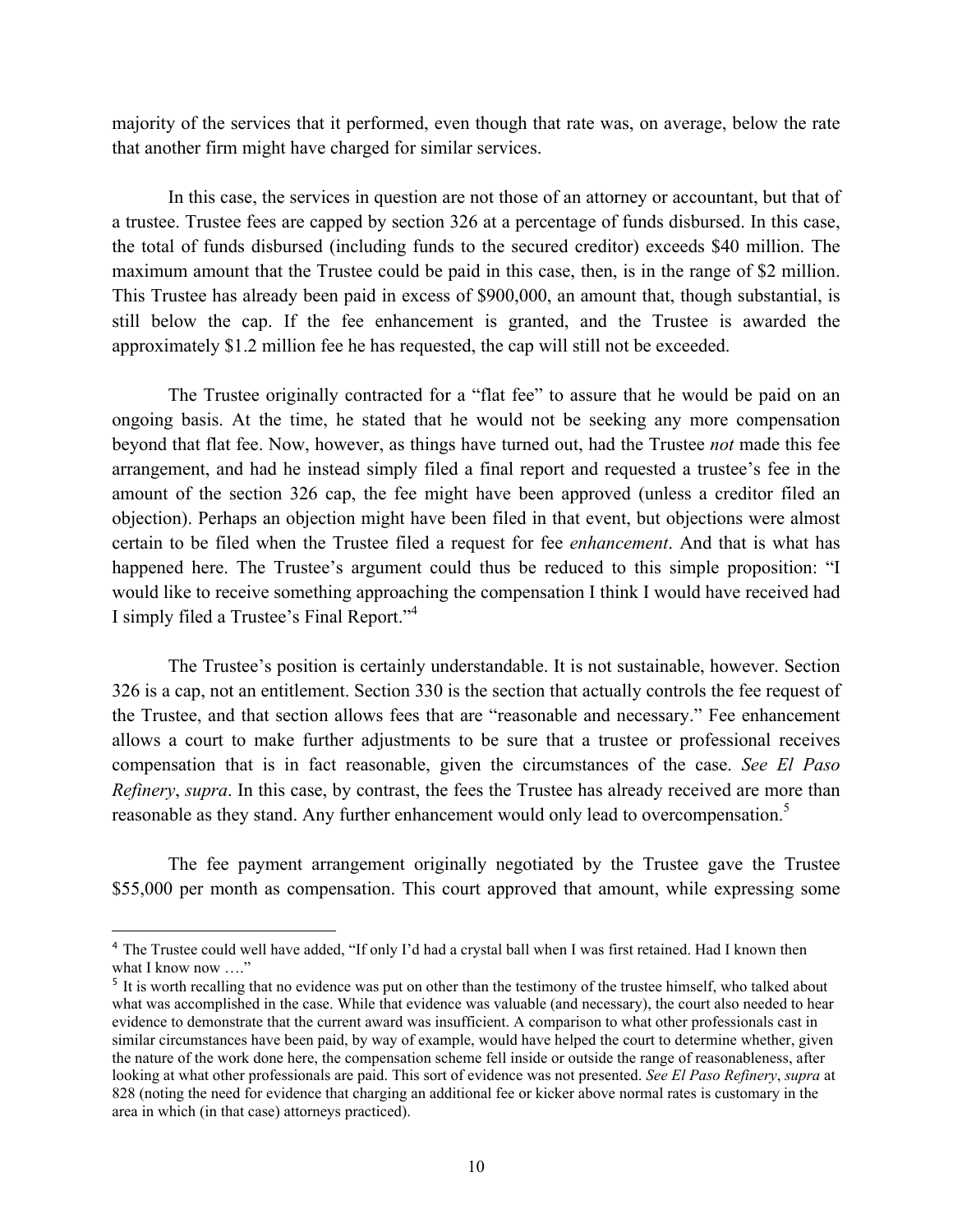reservations about the monthly amount, describing it at the time as "eye popping." Still, given the qualifications of the Trustee, and the estate's need for emergency management, the amount seemed not entirely unreasonable, especially as the Trustee then expressed the sentiment that he had no intention of asking for a "bonus" or other similar enhancement at the end of his tenure. The Trustee served a true operational role, far beyond mere oversight of existing management. What is more, his guidance was sure, his hand steady. He steered the company through a difficult period, bringing the refinery back on line after a fire shut operations down for a period of time, then making the refinery marketable, all within less than a year. This is not just the work of a trustee. This is the work of a turnaround manager.

But the Trustee was compensated essentially as a turnaround manager. His monthly compensation translates to an annual salary of \$660,000, a significant income for someone leading a company of this size in a city like San Antonio. No evidence was put on to suggest that this amount of compensation was anything less than reasonable in light of the nature of the services rendered. No evidence was presented of what other managers running similar sized businesses are able to command for their services – or for their results. Moreover, the Trustee continued to receive compensation of \$55,000 for another five months following the conclusion of his role as operational manager of the refinery. In this period, his role did not differ significantly from that of any bankruptcy trustee, yet he continued to be compensated as though he were still operating the refinery.

The Trustee points to the excellent result with respect to the sale of the refinery, and of the tank farm lease at Redfish Bay. It is true that these results are attributable in no small part to his skillful operation of these assets. But for the sort of compensation he was receiving, that was the job he was expected to do. This is not the lottery, after all.<sup>6</sup>

<sup>&</sup>lt;sup>6</sup> Regarding the Trustee's attempt to analogize his request for a bonus to a fee enhancement sought pursuant to section 328, the court agrees with the UST that section 326, not section 328, governs the retention of trustees. Section 326 provides:

<sup>(</sup>a) In a case under chapter 7 or 11, the court may allow reasonable compensation under section 330 of this title of the trustee for the trustee's services, payable after the trustee renders such services, not to exceed 25 percent on the first \$5,000 or less, 10 percent on any amount in excess of \$5,000 but not in excess of \$50,000, 5 percent on any amount in excess of \$50,000 but not in excess of \$1,000,000, and reasonable compensation not to exceed 3 percent of such moneys in excess of \$1,000,000, upon all moneys disbursed or turned over in the case by the trustee to parties in interest, excluding the debtor, but including holders of secured claims.

<sup>11</sup> U.S.C. § 326(a). Thus, a trustee's fee application is examined in accordance with the standards set out in section 330, subject to the cap outlined in section 326. Section 328 is not relevant.